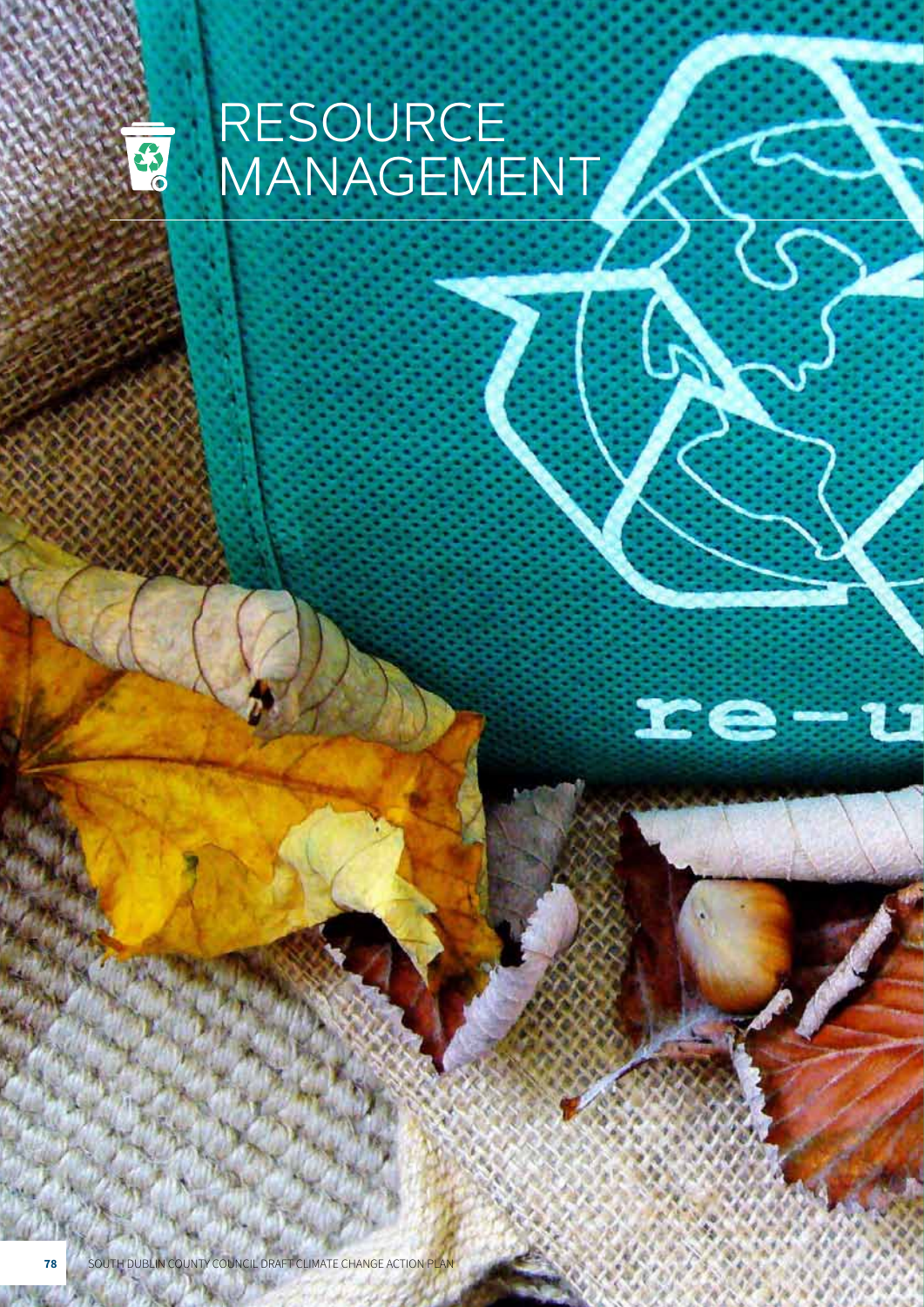

S<sub>o</sub>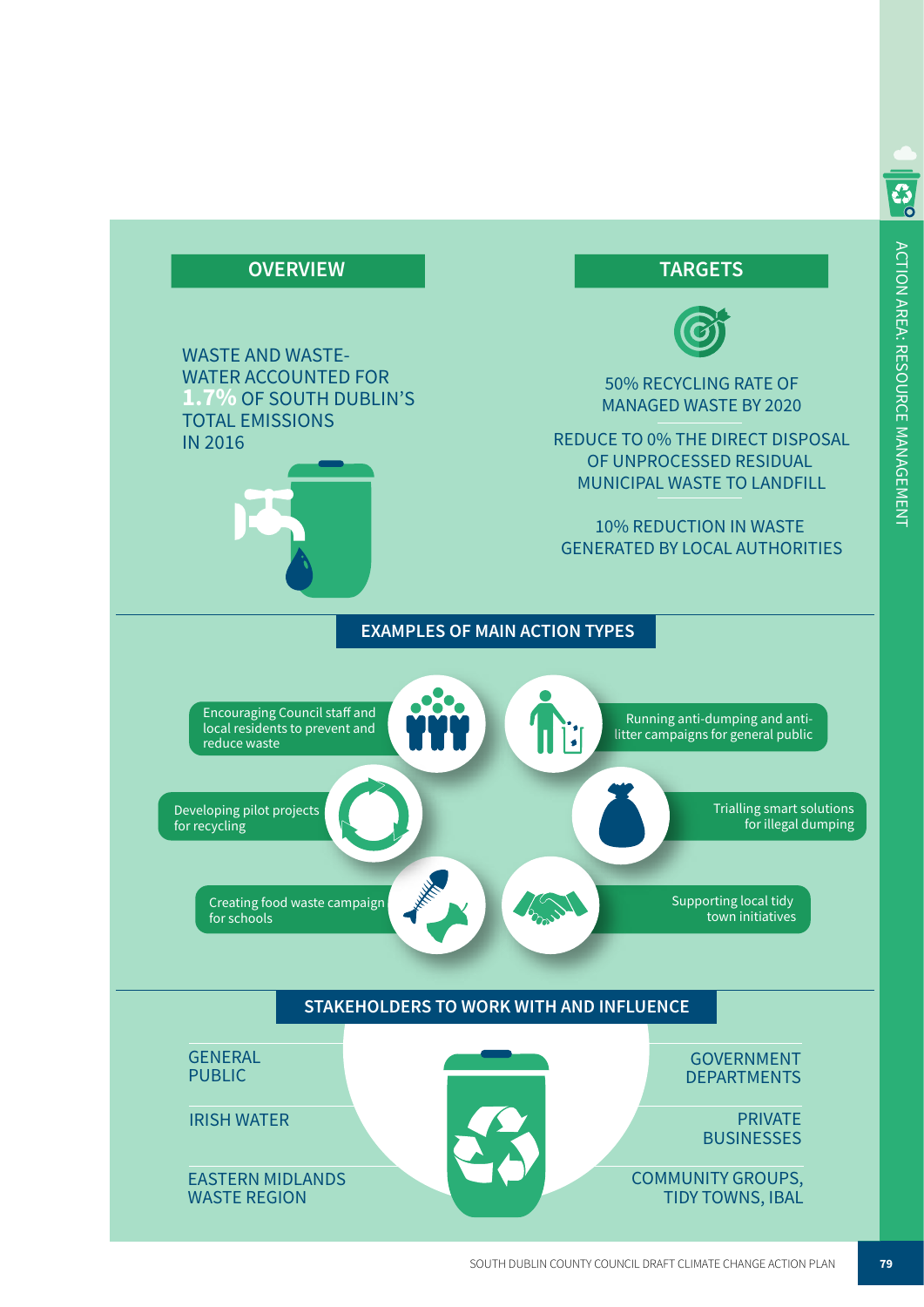**The Waste Management Plan for the Eastern-Midlands Region is the framework**  i **for the prevention and management of wastes in a safe and sustainable manner. The scope of the waste plan is broad and ultimately it needs to provide policy direction, setting out what we want to achieve and a roadmap of actions to get us there. The waste management plan is a statutory document prepared by the local authorities of the region and it covers the period from 2015 to 2021, after which time it will be revised or replaced.** 

- Eastern-Midlands Regional Waste Management Plan (2015-2021)

In partnership with the Eastern Midlands Waste Region, the Dublin Local Authorities develop and implement the policies and actions laid out in the Waste Management Plan for the Eastern-Midlands Region. This plan serves as the framework for the prevention and management of waste in a safe and sustainable manner.

On a local level, SDCC is working to reduce the production of waste and protect the environment from contamination of hazardous waste materials and general litter.

### **WASTE MANAGEMENT**

**Plan Target - Reduce to 0% the direct disposal of unprocessed residual Municipal**  i **waste to landfill (from 2016 onwards) in favour of higher value pre-treatment processes and indigenous recovery practices.** 

- Eastern-Midlands Regional Waste Management Plan (2015-2021)

SDCC will introduce a comprehensive waste prevention and recycling programme within the Council to reduce consumption and waste produced in the Council's buildings and operations. A priority for SDCC is to review procurement procedures and identify opportunities to source local, environmentally-friendly products to use in its operations. For example, SDCC is committed to reducing the use of disposable cups by supporting the Conscious Cup Campaign and encouraging staff to use reusable cups. This will be further strengthened by the recent announcement by the government that all public bodies will not purchase single-use plastic beverage cups, cutlery and drinking straws after the 31st of March 2019 and will be required to report to its respective Minister by the end of November 2019 on the measures it is taking to minimise waste generation and maximise recycling.



#### **Conscious Cup Campaign - Citizen Led Initiatives**

The Conscious Cup Campaign (CCC) aims to reduce the use of disposable cups in organisations around the country, and is a partnership between VOICE and the Eastern-Midlands Regional Waste Office. South Dublin County Council has been actively promoting this initiative and introduced the campaign into Café Coco in County Hall in February 2017, where customers using a reusable cup can avail of a 10 cent discount. SDCC is also encouraging all cafés in the area to participate in the campaign, and also facilitated a meeting with the CCC and the local Tidy Towns Network, in order to boost engagement locally. Also, as part of the Local Authority Prevention Network (LAPN), SDCC has made a submission to the Department of Communications, Climate Action and Environment in relation to the proposed introduction of a levy on disposable cups. In June 2018, SDCC partnered with Dublin City Council, Fingal County Council and the EPA to launch the 'Don't be Dick' campaign, which highlighted how careless actions can have serious consequences on the environment, and encouraged consumers to think about their coffee drinking habits in a new way. The campaign ran for three weeks across across radio, Dublin Bus, cinema, digital and social media channels.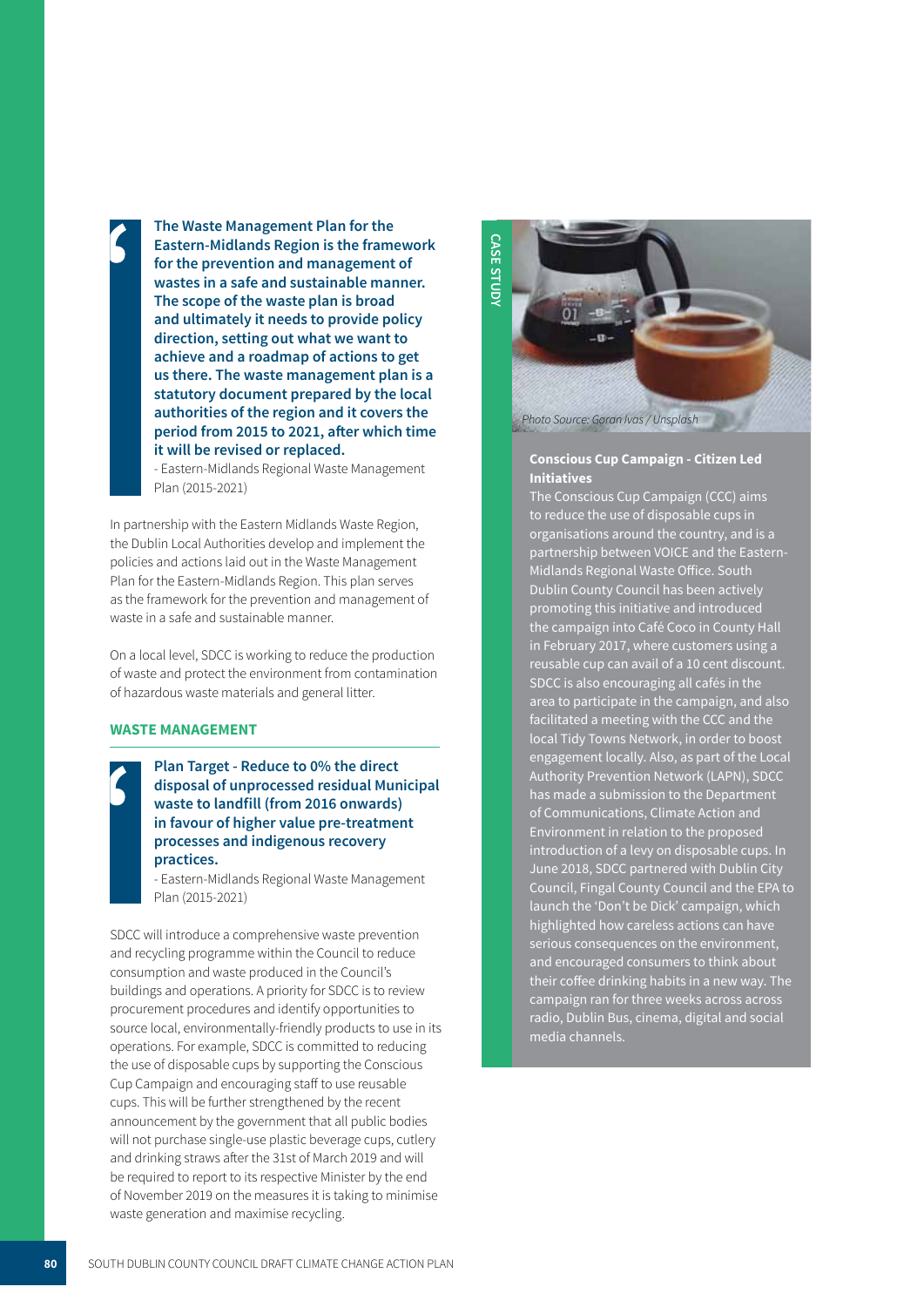# **Illegal Dumping SBIR Challenge**

South Dublin County Council is part of the Smart Dublin programme, which, in partnership with Enterprise Ireland, launched the Small Business Innovation Research (SBIR) Illegal Dumping Challenge in April 2017 to find low-cost, innovative solutions to tackle this ongoing problem in urban and rural areas. Six companies received €12,500 in Phase 1, and four of these companies were then awarded additional funding of €130,000 to trial their solutions, which include:

- Integrating existing data to provide better insights and allow Councils to make datadriven decisions
- Using drone technology and a network of licenced pilots to identify and geo-tag litter in rural areas of Dublin
- Using low-cost, low-powered camera and monitoring systems to capture, report and deter illegal dumping in both urban and rural areas.

# **LITTER & RECYCLING IN THE PUBLIC REALM**

# **Waste Management Plan Target – Achieve a Recycling Rate of 50% of Managed**  i **Municipal Waste by 2020.**

- Eastern-Midlands Regional Waste Management Plan (2015-2021)

Part of reducing waste is encouraging people to recycle. SDCC is planning to expand the availability of recycling infrastructure to reduce the amount of recyclable materials that go to landfill. SDCC is also actively working with the Eastern Midlands Regional Waste (EMRW) team to inform people about what they can and cannot recycle.



**Recycling Ambassador Programme** South Dublin County Council supported the Recycling Ambassador Programme, which was a VOICE initiative funded by the Department of Communications, Climate Action and Environment (DCCAE) and REPAK. The programme also partnered with the Regional Waste Management Offices, with the aim to improve Ireland's recycling rates and reduce levels of contamination in household recycling bins. Many people have become confused about what can and cannot be recycled in the recycling bins. VOICE Ireland's Recycling Ambassador Programme showed what can be recycled in the household bin, based on the new nationally agreed recycling list.

# **Highlights:**

- 650 workshops throughout the country led by trained Recycling Ambassadors, which educated, supported and encouraged the public to recycle more effectively
- 30 ambassadors across the country

# **WATER CONSERVATION**

Whilst the Dublin Region has an abundance of water, it does not equate to treated water suitable for drinking. As demonstrated in the aftermath of Storm Emma and the Beast from the East, there are challenges with water supply and delivery in the County. While the Council is no longer responsible for water delivery, it will work with Irish Water to ensure that people have security of supply. As such, actions in this plan are also focused on public education around conservation and protection of this valuable resource.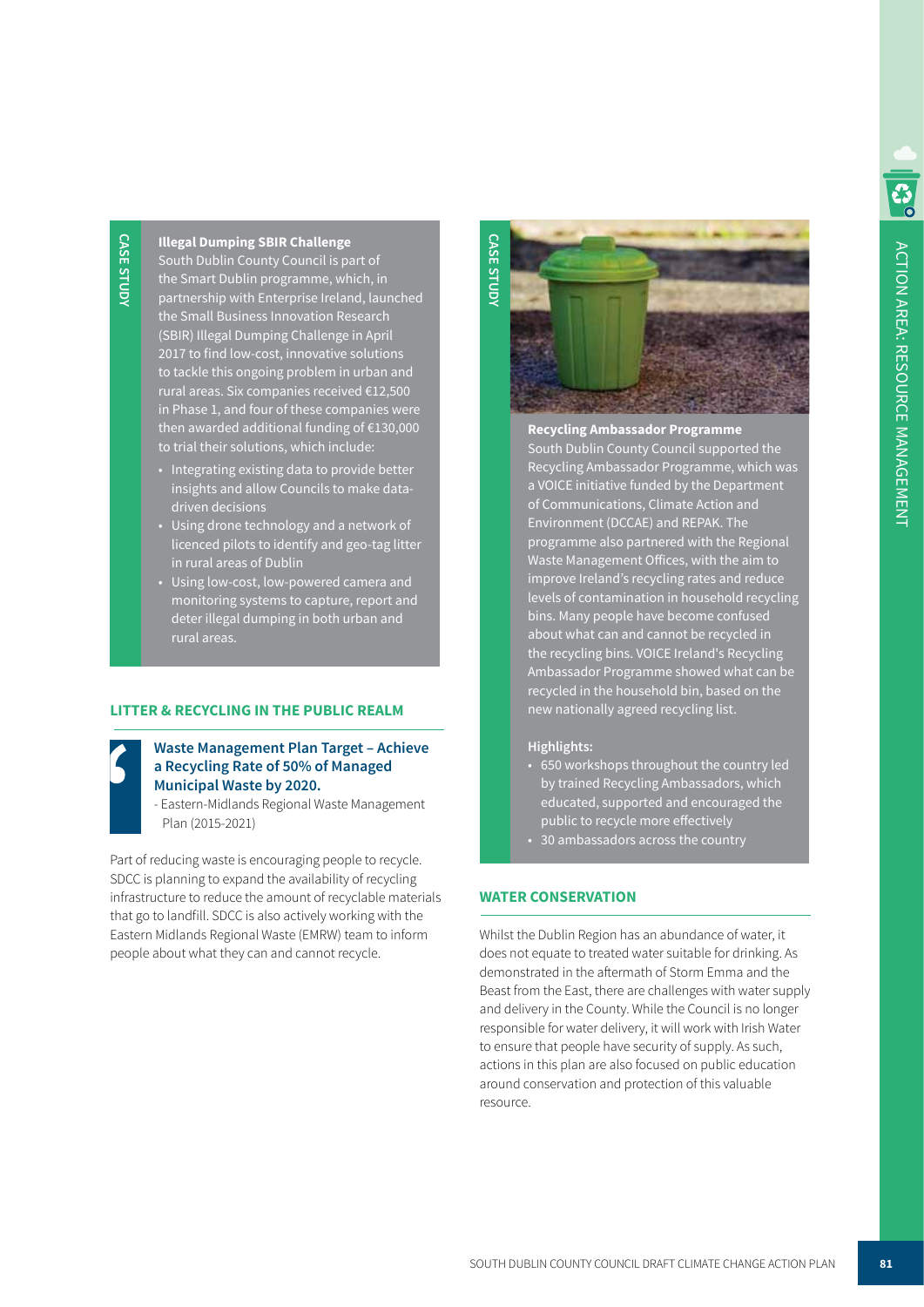# 马 RESOURCE MANAGEMENT

| <b>NO</b>                                         | <b>ACTION</b>                                                                                                  | <b>TIMEFRAME</b> | <b>LEAD DEPT(S)</b>                                                           | <b>INDICATORS</b>                                                                        | <b>TARGET(S) IMPACTED</b> |  |  |  |
|---------------------------------------------------|----------------------------------------------------------------------------------------------------------------|------------------|-------------------------------------------------------------------------------|------------------------------------------------------------------------------------------|---------------------------|--|--|--|
| <b>ACTIONS CURRENTLY BUDGETED</b>                 |                                                                                                                |                  |                                                                               |                                                                                          |                           |  |  |  |
| <b>WASTE MANAGEMENT</b>                           |                                                                                                                |                  |                                                                               |                                                                                          |                           |  |  |  |
| $\mathbf{1}$                                      | Monitor and enforce waste<br>regulation                                                                        | Ongoing          | Environment,<br>Water and Climate<br>Change                                   | Environmental Performance<br>Assessment from EPA                                         | GHG                       |  |  |  |
| $\overline{2}$                                    | Introduce measures to reduce<br>waste in Council buildings                                                     | Ongoing          | Architects<br>Department                                                      | 10% reduction in waste in<br>Council HQ buildings by<br>2021                             |                           |  |  |  |
| 3                                                 | Introduce measures to<br>increase recycling in Council<br>buildings                                            | Ongoing          | Environmental<br>Awareness,<br>Communications<br>and Architects<br>Department | % recycling rate                                                                         | GHG                       |  |  |  |
| 4                                                 | Civic amenity waste stations                                                                                   | Ongoing          | Waste<br>Management<br>Section                                                | # of civic amenity sites that<br>include reuse                                           | GHG                       |  |  |  |
| 5                                                 | Apply for Local Authority<br>Prevention Network grants                                                         | Ongoing          | Environmental<br>Awareness,<br>Communications                                 | # of grants for waste related<br>projects                                                | GHG                       |  |  |  |
| 6                                                 | Create Stop Food Waste<br>campaign for businesses and<br>schools                                               | Ongoing          | Environmental<br>Awareness,<br>Communications,<br><b>LEO</b>                  | Campaign developed and<br>implemented, # of people,<br>businesses and schools<br>engaged |                           |  |  |  |
| $\overline{1}$                                    | Promote Eco-Week                                                                                               | Ongoing          | Environmental<br>Awareness                                                    | # of events held, # of people<br>reached                                                 | <b>GHG</b>                |  |  |  |
| 8                                                 | Promote Re-Use Month<br>annually                                                                               | Ongoing          | Environmental<br>Awareness,<br>Communications                                 | # of Council run events                                                                  |                           |  |  |  |
| 9                                                 | Use €co-Merit programme<br>to advise businesses on<br>reducing waste                                           | Ongoing          | Environmental<br>Awareness,<br>Communications,<br>LEO                         | # of businesses<br>participating                                                         |                           |  |  |  |
| 10                                                | Eliminate single-use plastics<br>at Council organised events                                                   | Ongoing          | Environmental<br>Awareness,<br>Communications                                 | Reduction in non-recyclable<br>/ non-compostable material<br>used at events              | GHG                       |  |  |  |
| 11                                                | Ongoing support of the<br>Conscious Cup Campaign /<br>promotion of reusables over<br>disposables               | Ongoing          | Environmental<br>Awareness                                                    | # of buildings in SDCC<br>supporting CCC, # of staff<br>using reusable mugs              |                           |  |  |  |
| 12 <sup>2</sup>                                   | Ongoing support of the Small<br><b>Business Innovation Research</b><br>(SBIR) challenge for illegal<br>dumping | Ongoing          | <b>Smart Dublin</b>                                                           | <b>Trialled solution</b>                                                                 | GHG                       |  |  |  |
| <b>LITTER &amp; RECYCLING IN THE PUBLIC REALM</b> |                                                                                                                |                  |                                                                               |                                                                                          |                           |  |  |  |
|                                                   |                                                                                                                |                  |                                                                               |                                                                                          |                           |  |  |  |

| 13 | Run anti-dumping/anti-litter<br>campaigns | Ongoing | Environmental<br>Awareness,<br>Communications | # of campaigns<br>implemented    | $\sqrt{GHG}$              |
|----|-------------------------------------------|---------|-----------------------------------------------|----------------------------------|---------------------------|
| 14 | Waste Prevention Fund                     | Ongoing | Environmental<br>Awareness,<br>Communications | $#$ of programmes<br>implemented | $\epsilon$ <sub>GHG</sub> |